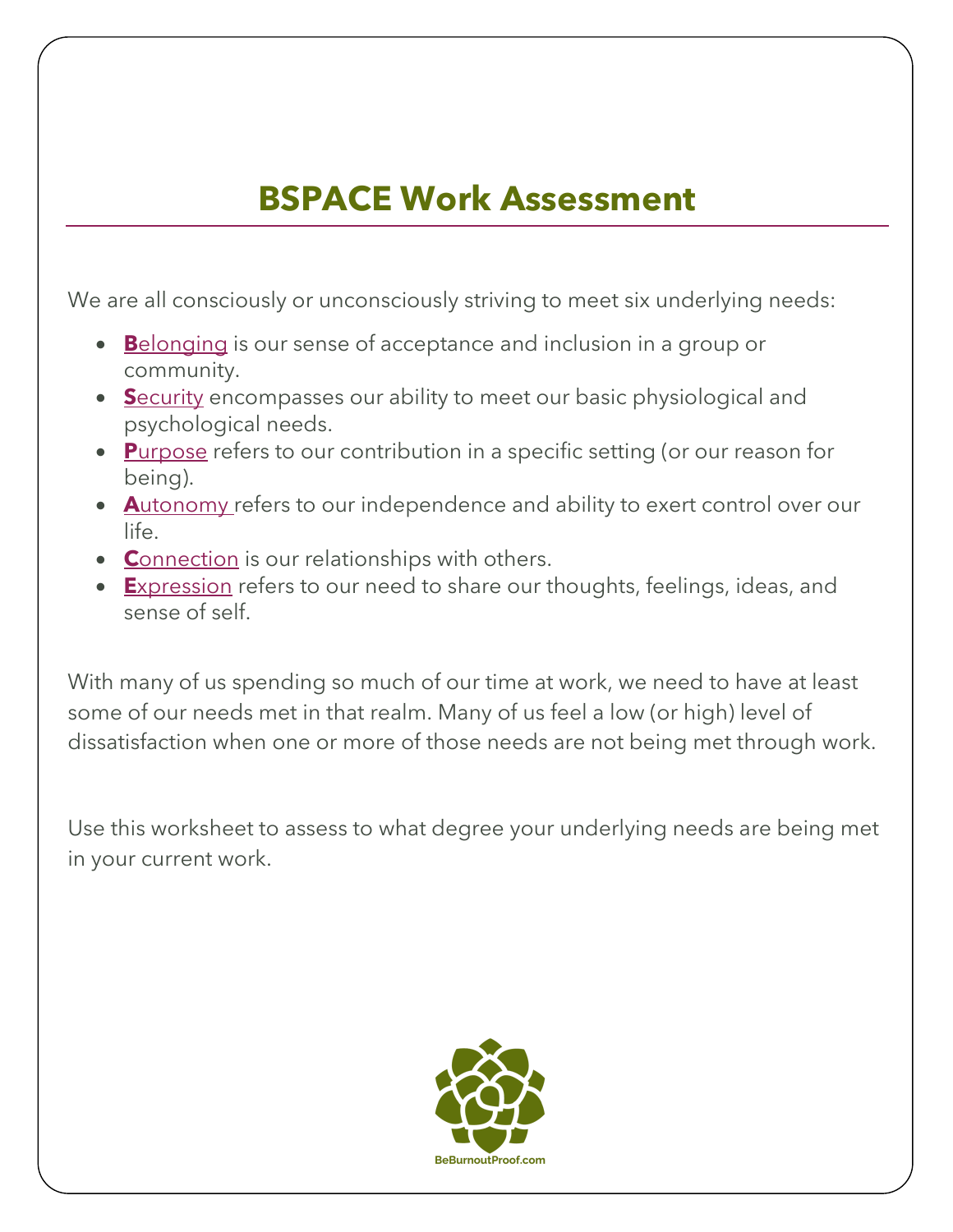# **1. Rank each of the BSPACE needs in order of importance to you for work in general (not necessarily tied to your current work).**



## **2. Answer each of the following questions with respect to your current work.**

## *Belonging*

a. Do you feel you can bring your "whole self" to work (whether or not you actually choose to) or do you feel you must keep parts of yourself hidden?

b. What makes you feel accepted and included at work? How often do you feel this way?

c. What makes you feel left out or excluded at work? How often do you feel this way?

d. On a scale from 0% to 100%, what score would you give to how well your work meets your need for belonging? Record that number next to belonging in question 1.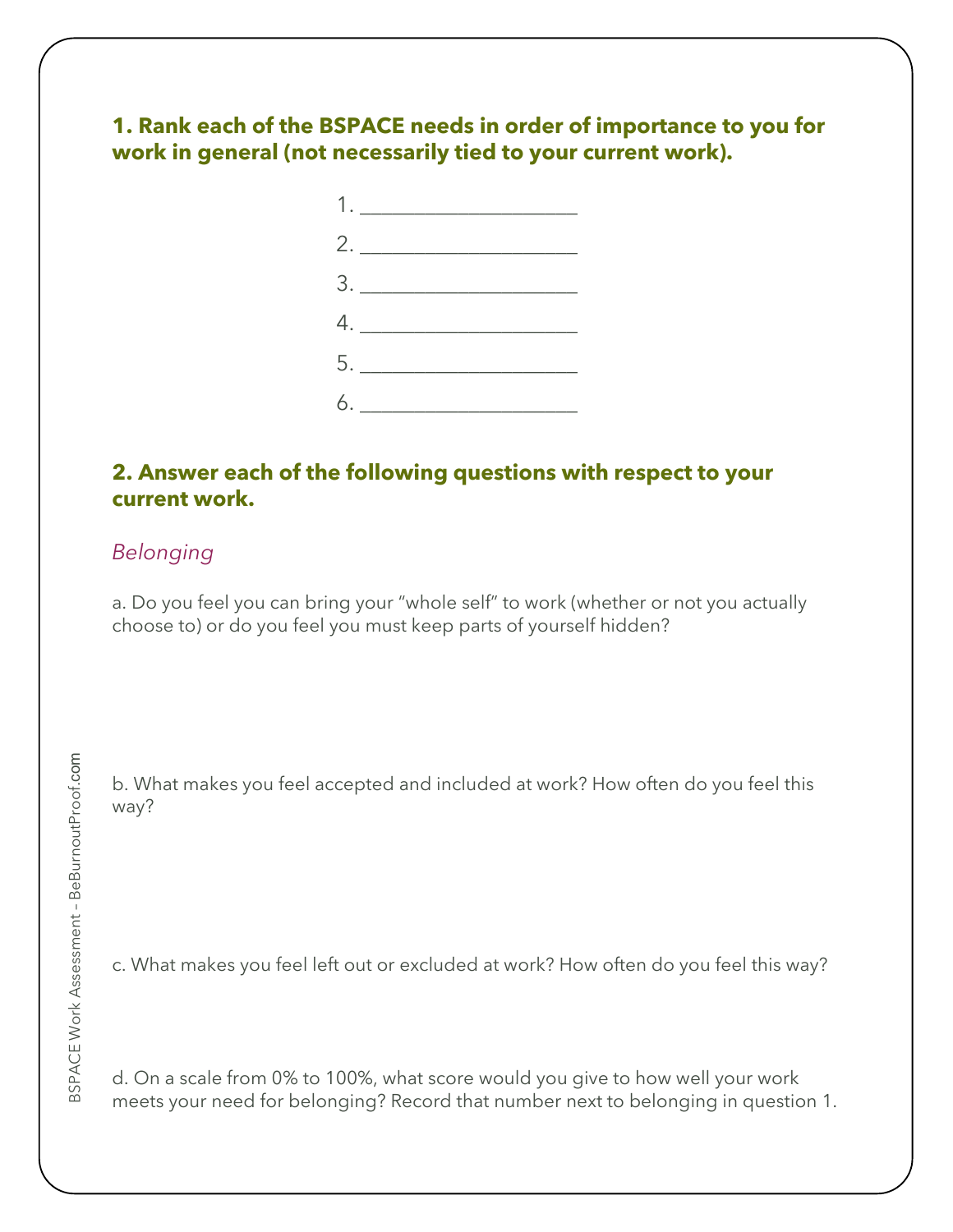### *Security*

a. Is your income enough to meet your basic needs? Explain.

b. Is your income enough to meet the lifestyle choices you've made or to service the debt that the-you-of-the-past incurred? Explain.

c. Do you have access to other benefits through work (e.g., health insurance, retirement plan)? Are you able to take advantage of them?

d. Do you physically feel safe at work (and during any applicable commute or travel)? Explain.

e. On a scale from 0% to 100%, what score would you give to how well your work meets your need for security? Record that number next to belonging in question 1.

# *Purpose*

a. How often is the work you do noticed by others? Explain.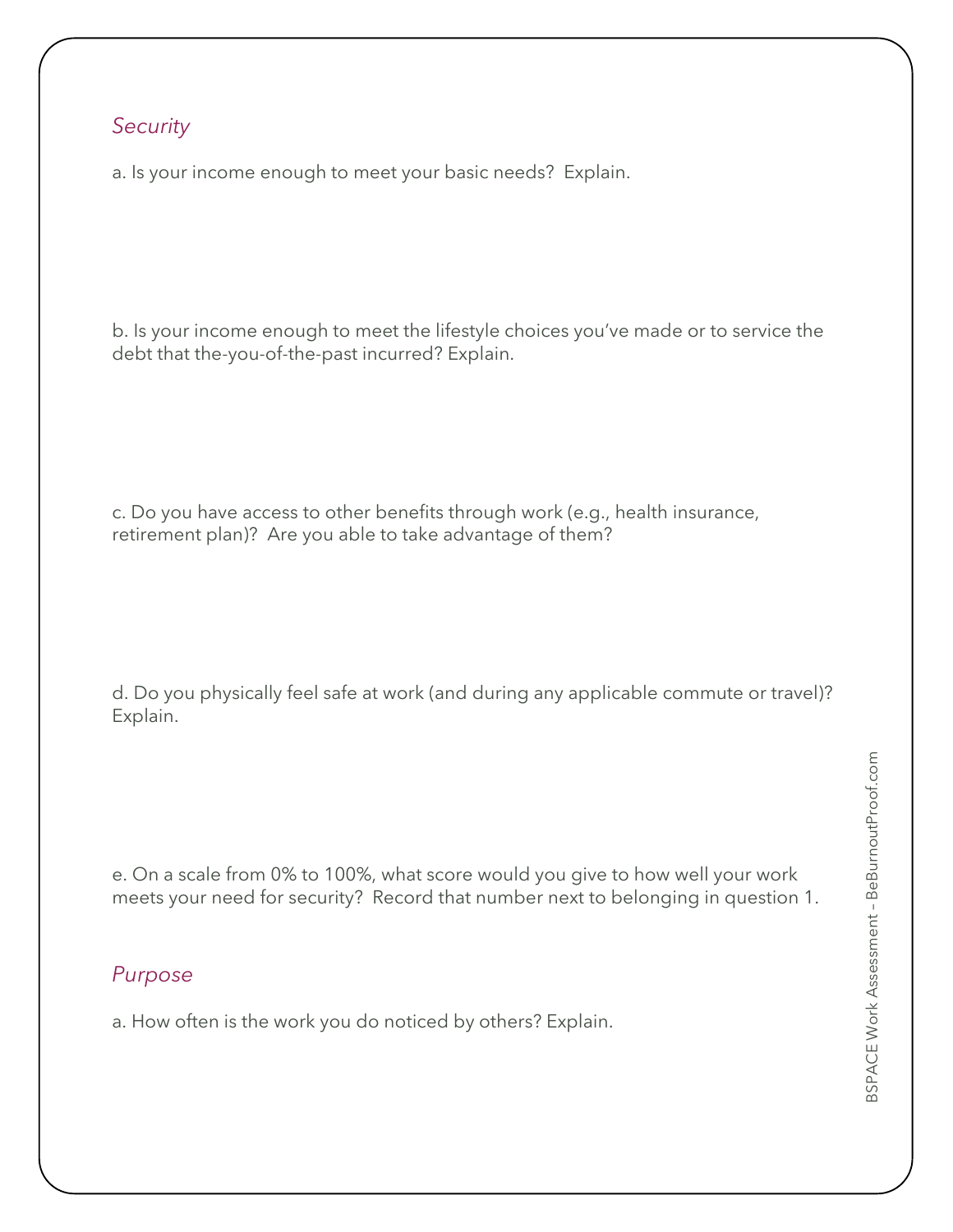b. How often do you feel the work you do is making a difference? Explain.

c. How often do you feel your contributions at work are meaningful? Explain.

d. What kind of prospects for advancement or new assignments/duties do you have at your current work?

e. On a scale from 0% to 100%, what score would you give to how well your work meets your need for purpose? Record that number next to belonging in question 1.

#### *Autonomy*

a. To what degree is your current work self-directed? Would you like more or less freedom (or guidance) in that respect?

b. To what extent do you experience micromanagement at work?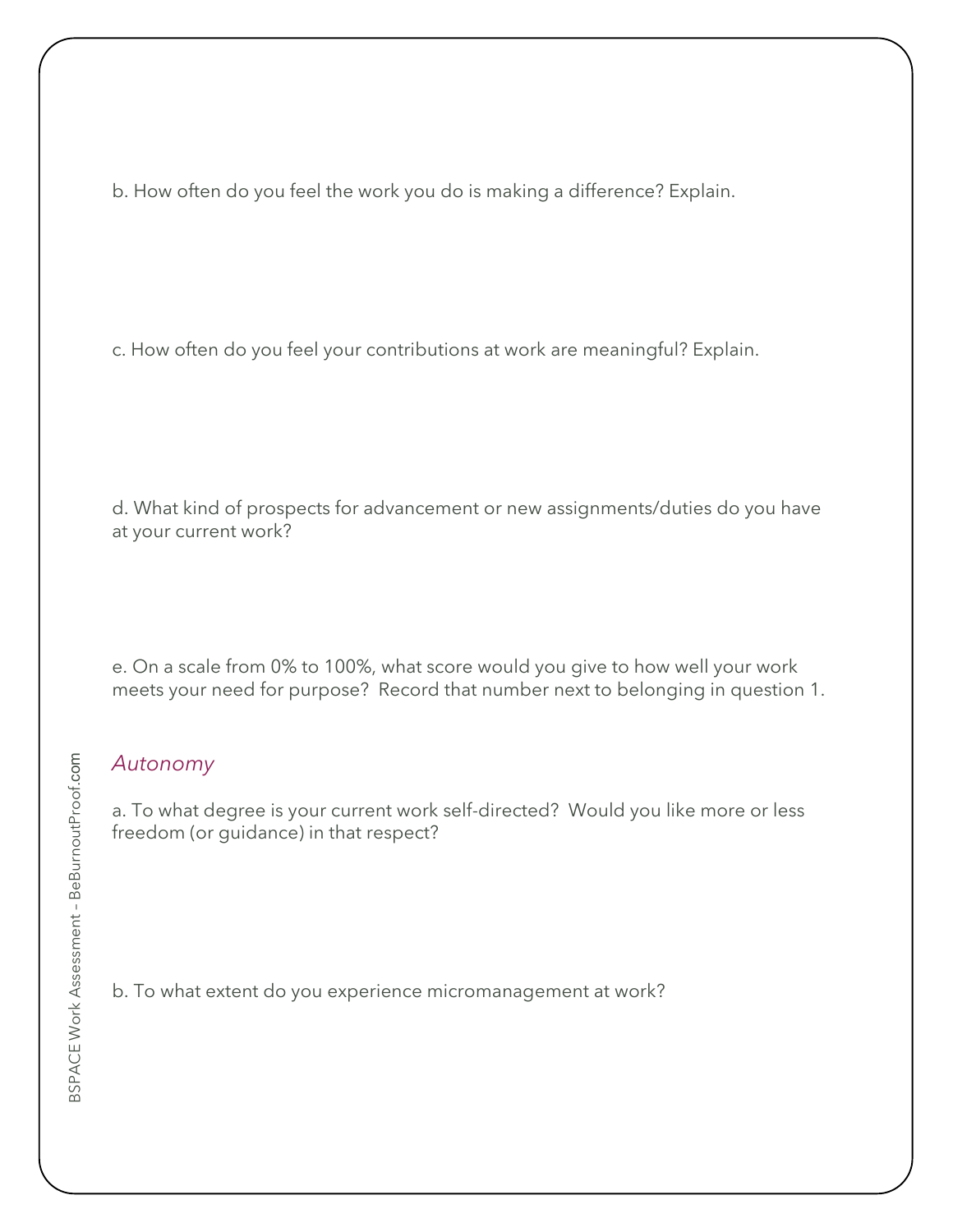c. To what extent do you feel you have control over your future at work?

d. On a scale from 0% to 100%, what score would you give to how well your work meets your need for autonomy? Record that number next to belonging in question 1.

#### *Connection*

a. At work, with whom do you feel connected? How so?

b. How comfortable are you with your manager/supervisor (or clients)? Explain.

c. Is there anyone that you are having trouble connecting with? Explain.

d. On a scale from 0% to 100%, what score would you give to how well your work meets your need for connection? Record that number next to belonging in question 1.

#### *Expression*

a. How do you try to express yourself at work (e.g., clothing, decorations, thoughts, ideas, feelings)?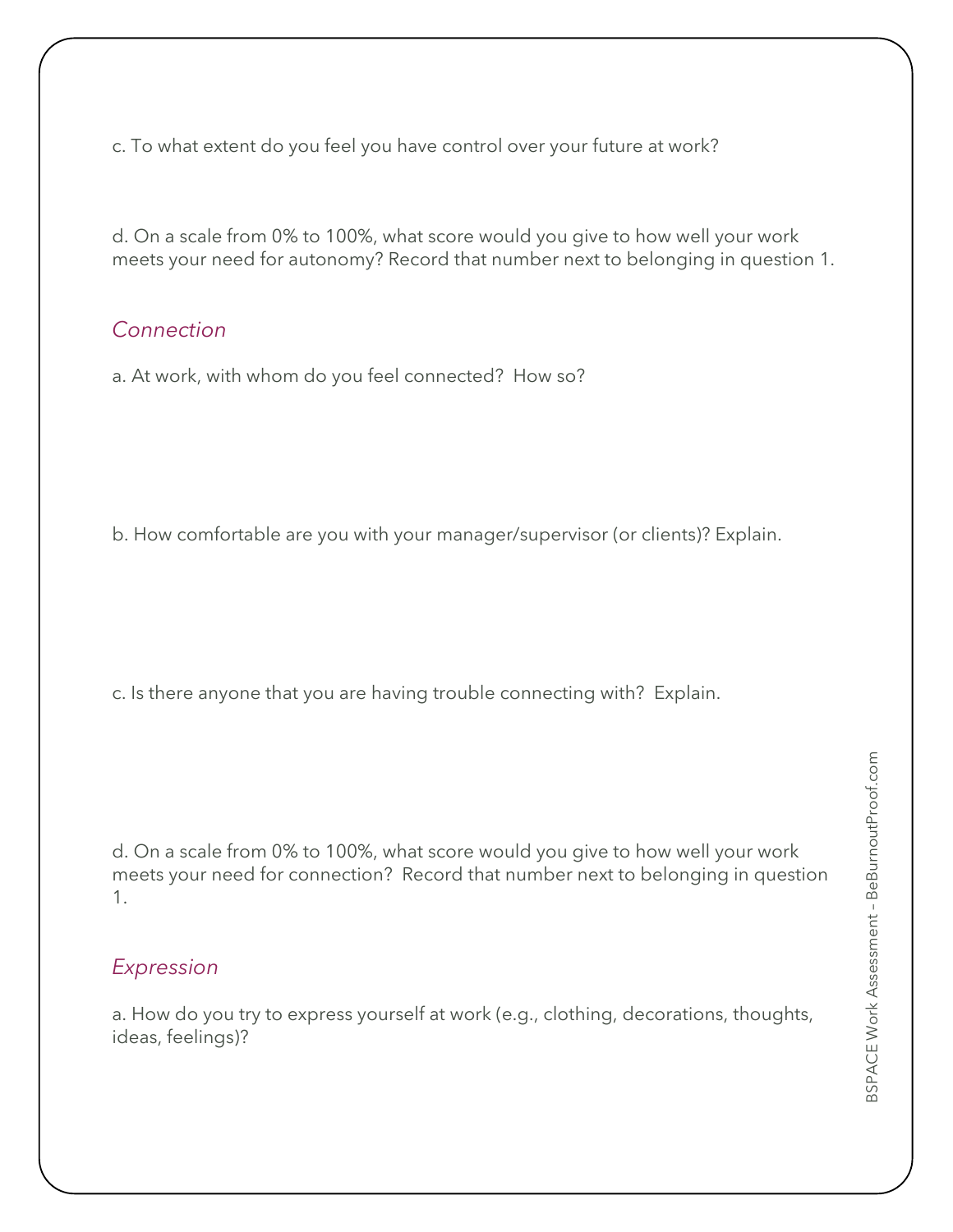b. Do you feel comfortable expressing yourself? Explain.

c. How often do you feel your work related thoughts and ideas are acknowledged and taken into consideration?

d. Do you ever feel stifled from expressing yourself at work? Explain.

e. On a scale from 0% to 100%, what score would you give to how well your work meets your need for expression? Record that number next to belonging in question 1.

#### **3. Refer back to question 1 and the scores you gave to each need. What observations do you have?**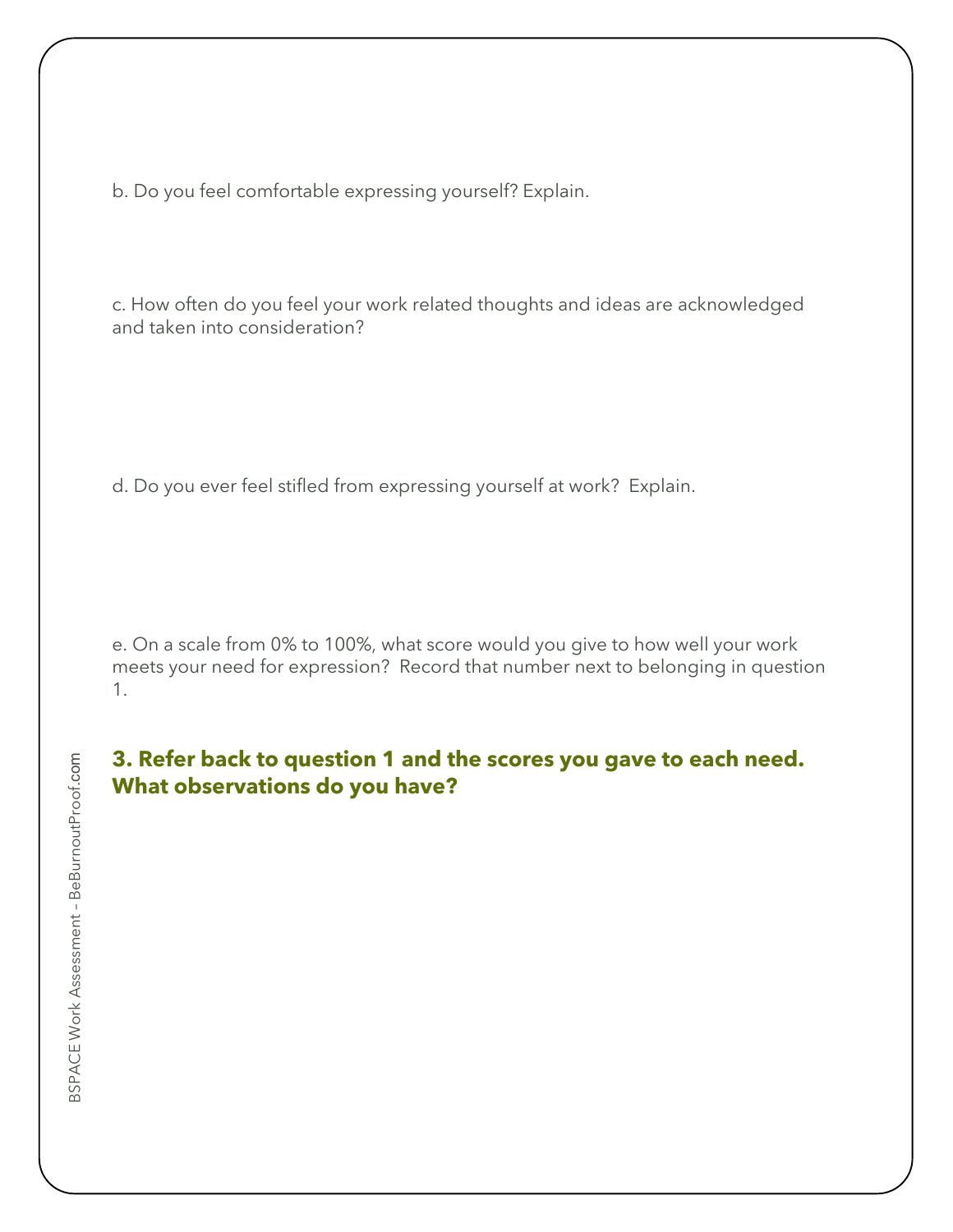**4. Given your observations and any other insights you've had during this process, what conclusions do you draw?**

**5. Brainstorm some changes you could make at work to get more of your underlying needs met or to have them met at a higher level.**

**6. If you were going to look for a new job, how might the BSPACE needs inform your process?**